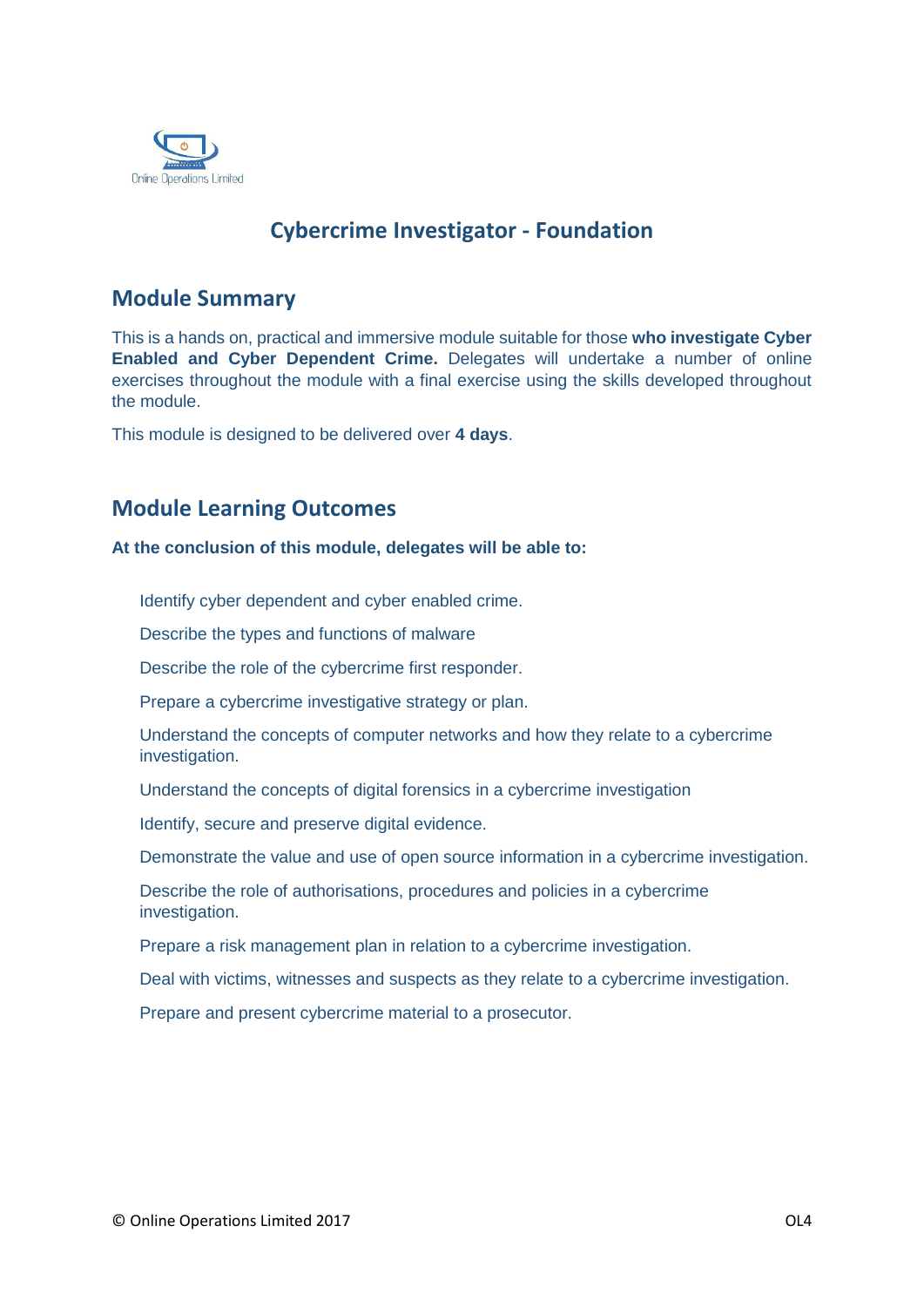| <b>Session 1</b>                                  | <b>Session 2</b>           | <b>Session 3</b>                                                              | <b>Session 4</b>                                             | <b>Session 5</b>                                                                         |                       |
|---------------------------------------------------|----------------------------|-------------------------------------------------------------------------------|--------------------------------------------------------------|------------------------------------------------------------------------------------------|-----------------------|
| <b>Introductions and</b><br><b>Course Outline</b> | What is cybercrime?<br>1.1 | Planning a Cybercrime<br>Investigation.<br>Role of the First responder<br>1.2 | <b>Computer Network Architecture</b><br>1.3                  | <b>Internet Architecture</b><br>1.4                                                      |                       |
| <b>Introduction to Digital Forensics</b><br>2.1   |                            |                                                                               | Identifying, Securing and Preserving Digital Evidence<br>2.2 |                                                                                          |                       |
| Open Source Investigation<br>3.1                  |                            | Legislation, Procedures and Risk<br>Management<br>3.2                         | Dealing with suspects, victims and<br>witnesses<br>3.3       | Preparation and presentation of digital<br>evidence in a cybercrime investigation<br>3.4 |                       |
| Exercise<br>4.1                                   |                            |                                                                               | <b>Exercise Debrief</b><br>4.2                               | Review of learning<br>4.3                                                                | <b>Course Closure</b> |

**All courses are fully customisable to clients bespoke requirements**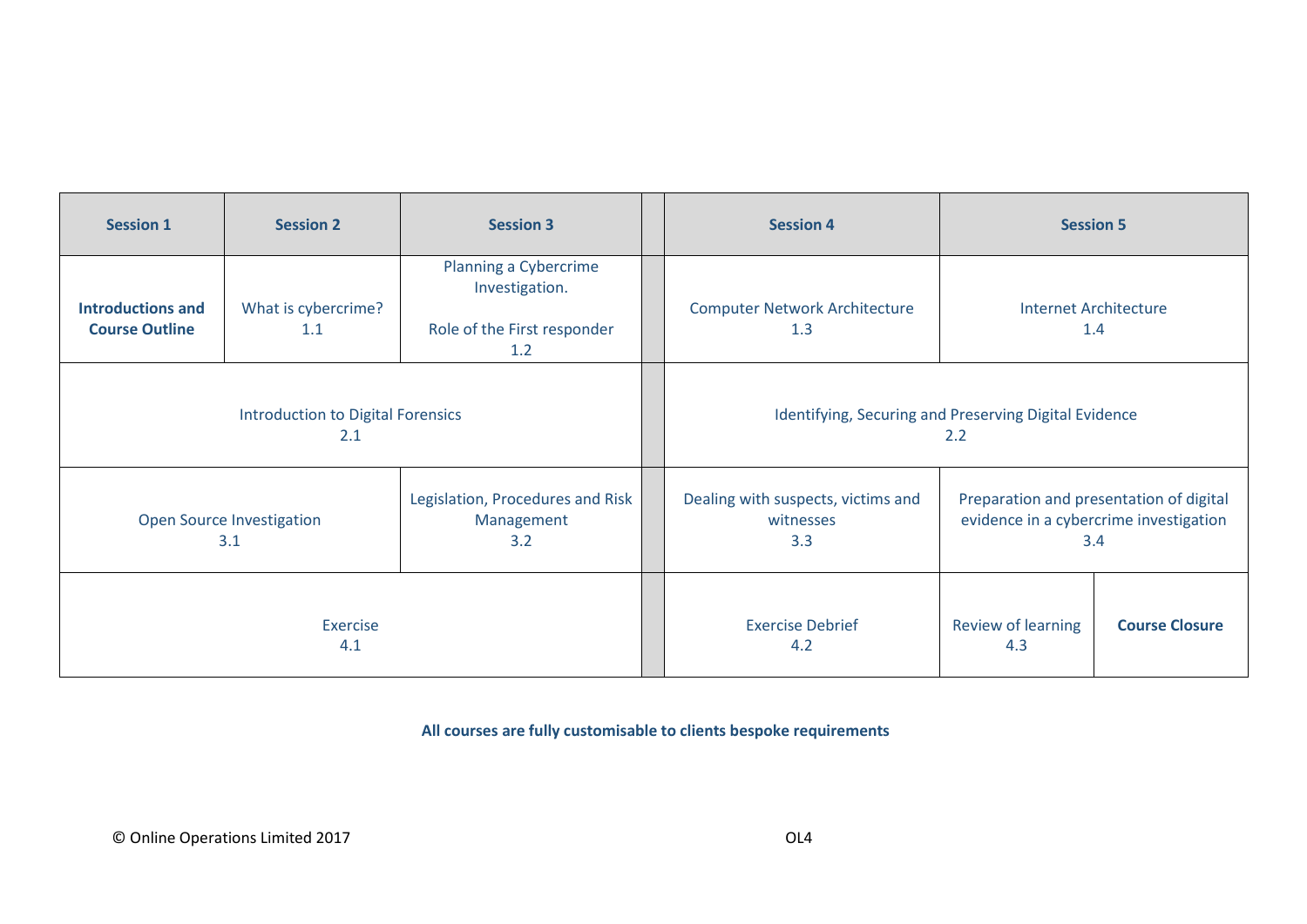## **Module Delivery Sessions**

### **Module Opening**

- 1.0.1 Health and Safety
- 1.0.2 Module Outline
- 1.0.3 Learning Outcomes and Timetable
- 1.0.4 Introductions

#### **What is Cybercrime**

- 1.1.1 What is Cyber enabled crime?
- 1.1.2 What is Cyber Dependent crime?
- 1.1.3 Examples of Cybercrime
- 1.1.4 Malware and Cyber security
- 1.1.5 Cybercrime investigation case study

## **Investigation Styles and Planning an Online Investigation**

- 1.2.1 Covert and Overt investigations
- 1.2.2 Proactive and Reactive investigations
- 1.2.3 The briefing process, investigation parameters and expectations
- 1.2.4 Authorisations, policies and procedures
- 1.2.5 Equipment considerations
- 1.2.6 The role and challenges of the cybercrime first responder

#### **Computer Network Architecture**

- 1.3.1 What is a computer network?
- 1.3.2 Network devices
- 1.3.3 Network protocols
- 1.3.4 Logs and traces
- 1.3.5 Routers and Switches
- 1.3.6 Router examination and preservation
- 1.3.7 Using the command line

#### **Internet Architecture**

- 1.4.1 What is the Internet?
- 1.4.2 Internet Protocols
- 1.4.3 Domain Name Service (DNS)
- 1.4.4 Unique Resource Locators (URL)
- 1.4.5 Shortened and Obscuficated URL's
- 1.4.6 Virtual Private Networks
- 1.4.7 Anonymisation techniques

#### **Introduction to Digital Forensics**

- 2.1.1 What is forensics?
- 2.1.2 Investigation principles
- 2.1.3 Triage
- 2.1.4 Types of digital data and data integrity
- 2.1.5 Devices and convergence
- 2.1.6 File systems
- 2.1.7 Drives, storage and partitions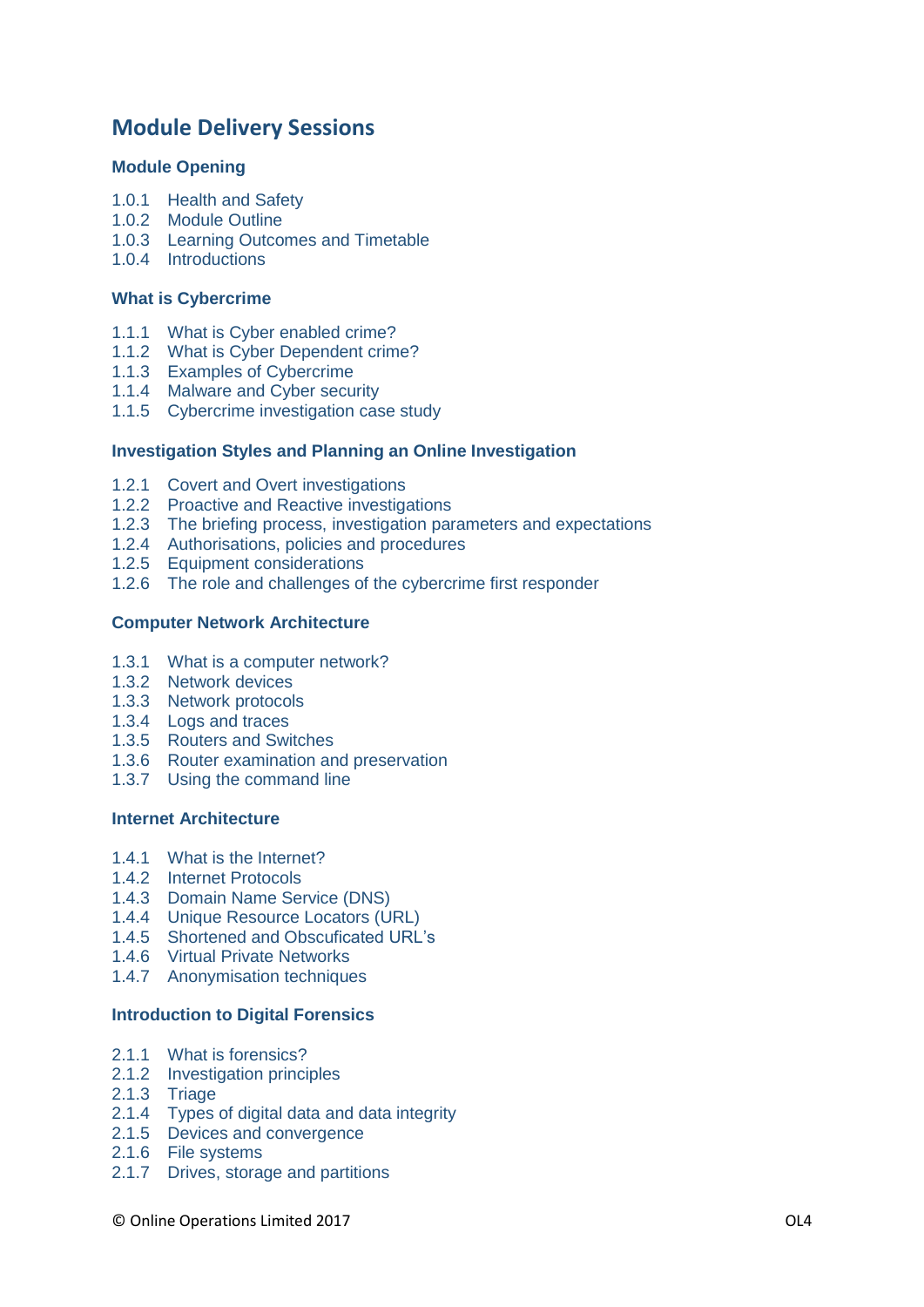### **Identifying, Securing and Preserving Digital Evidence**

- 2.2.1 Free and commercial forensic tools
- 2.2.2 Imaging of drives and data acquisition techniques
- 2.2.3 Examination of acquired data and interpretation of results
- 2.2.4 Evidence integrity and the chain of custody
- 2.2.5 Evidence security and storage
- 2.2.6 Meta data

#### **Open Source Investigation**

- 3.1.1 What is open source material?
- 3.1.2 Online resources, databases and tools
- 3.1.3 Social media investigation
- 3.1.4 Evidence capture tools and techniques
- 3.1.5 Introduction to Geolocation

### **Legislation and Procedures**

- 3.2.1 Legislation effecting Internet investigation
- 3.2.2 Stated cases influencing online investigative tactics
- 3.2.3 Online Surveillance
- 3.2.4 National law enforcement guidance (country specific)
- 3.2.5 Local procedure and policy

#### **Dealing with Suspects, Victims and Witnesses**

- 3.3.1 Identifying witnesses and achieving compliance
- 3.3.2 Dealing with victim's and their devices and data
- 3.3.3 Preparing digital material for interview of suspects

#### **Preparation and presentation of digital evidence in a cybercrime investigation**

- 3.4.1 Sanitisation and redaction of digital material
- 3.4.2 Providing material to defence advocates
- 3.4.3 Challenges in dealing with prosecutors and judiciary
- 3.4.4 Proving integrity and chain of custody

## **Final Exercise**

- 4.1.1 Exercise briefing
- 4.1.2 Exercise supported by trainers

## **Final Exercise Debrief**

- 4.2.1 Exercise Debrief
- 4.2.2 Review of learning points from exercise

#### **Review of Learning**

- 4.3.1 Review of course learning outcomes
- 4.3.2 Summary of principles discussed
- 4.3.3 Distribution of course USB thumb drive
- 4.3.4 Question and Answer session

#### © Online Operations Limited 2017 OL4